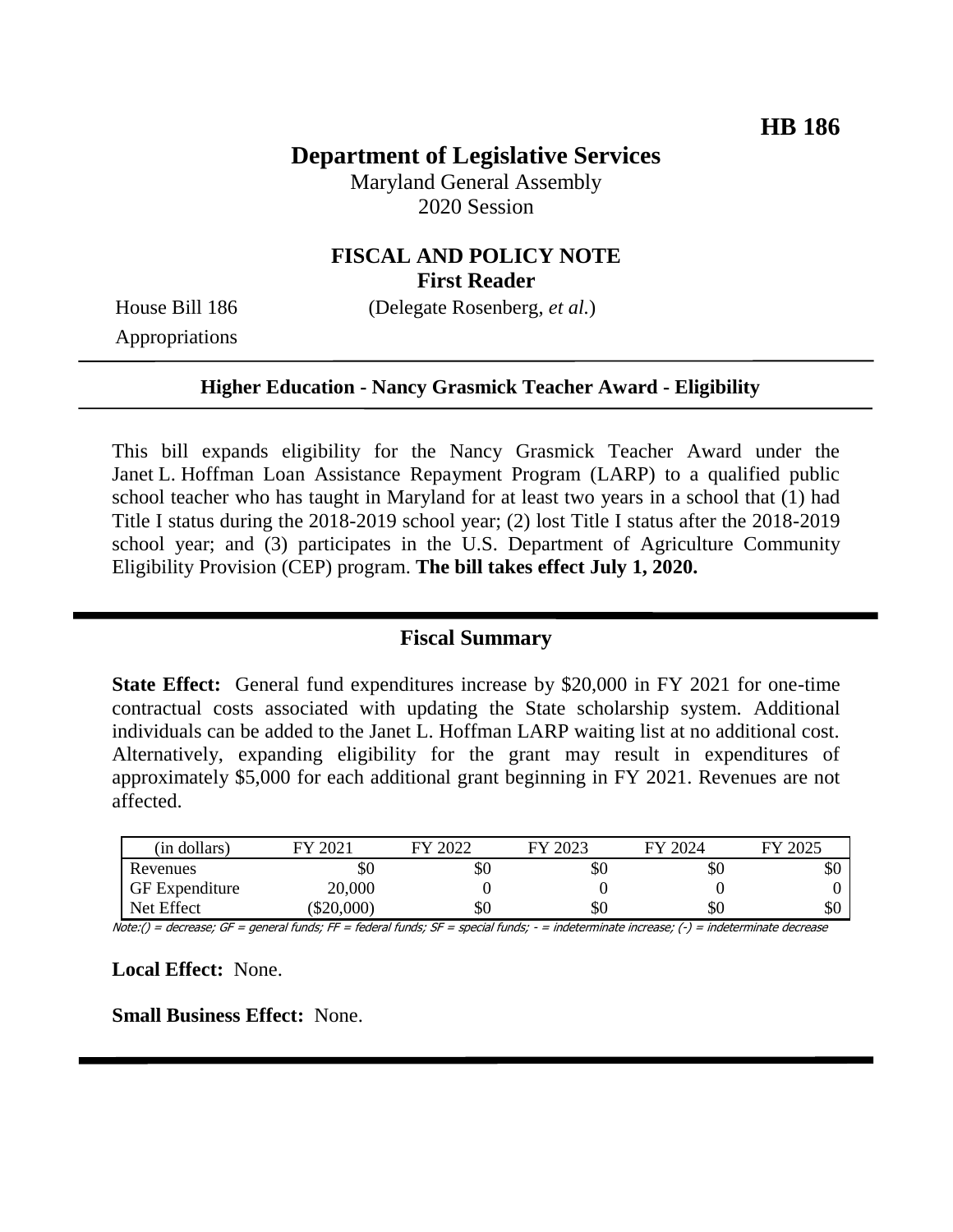# **Analysis**

**Bill Summary:** As under current eligibility criteria for the Nancy Grasmick Teacher Award, to qualify a teacher must also have received the highest performance evaluation rating for the most recent year available.

### **Current Law:**

### *Loan Assistance Repayment Program – Generally*

LARP provides loan repayment assistance in exchange for certain service commitments to help ensure that underserved areas of the State have sufficient numbers of primary care physicians, physician assistants, dentists, lawyers, and other professionals serving those areas or low-income families. The program is subdivided into the Janet L. Hoffman LARP, the Maryland Dent-Care LARP, and the Maryland LARP for Physicians and Physician Assistants. Individuals must have received a graduate, professional, or undergraduate degree from a college or university in the State or a school of law or have received a resident teacher certificate from the Maryland State Department of Education after completing an approved alternative teaching preparation program. They must also be employed full time in State or local government or in a nonprofit organization that assists low-income, underserved residents or underserved areas in the State.

### *Janet L. Hoffman Loan Assistance Repayment Program*

Eligible employment fields include lawyers, degree- or diploma-holding registered nurses, licensed clinical therapists, physical and occupational therapists, social workers, speech pathologists, and teachers. Chapter 496 of 2012 established the Nancy Grasmick Teacher Award within Janet L. Hoffman LARP for Maryland public school teachers who have taught in Maryland for at least two years in (1) science, technology, engineering, or math subjects or (2) a school in which at least 75% of the students are enrolled in the free and reduced-price meal program. A teacher must also have received the highest performance evaluation rating for the most recent year available.

For the Janet L. Hoffman LARP, awards are determined by an applicant's overall reported educational debt at the time of application, and they lock into an award level that contains set award amounts. Award funds are distributed annually over a three-year period as long as the recipient remains eligible and continues to submit the required annual employment, lender, and tax documentation by the deadline. For the 2019-2020 award cycle, the Office of Student Financial Assistance within the Maryland Higher Education Commission (MHEC) set the award amounts for the Janet L. Hoffman LARP at the amounts shown in **Exhibit 1.**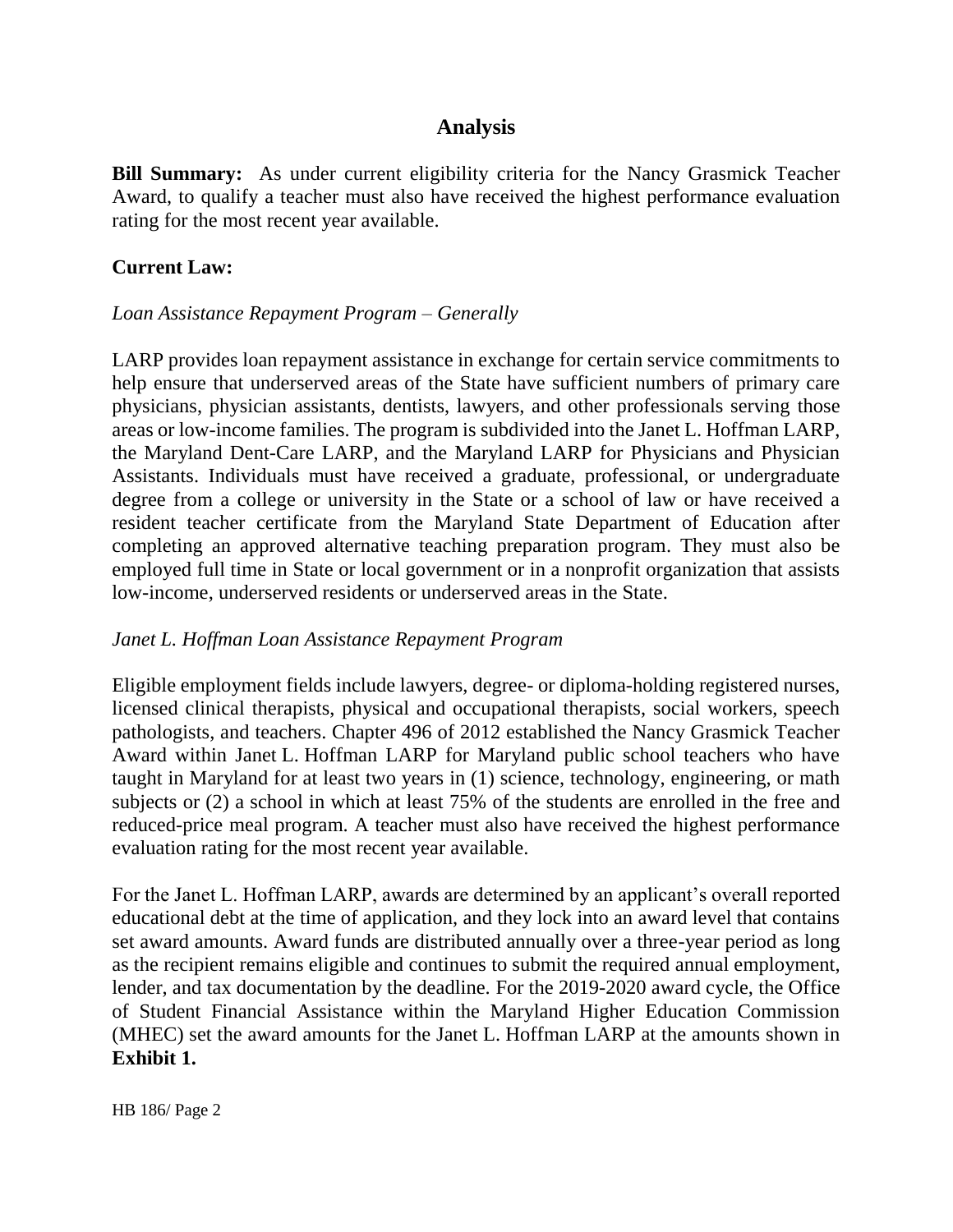# **Exhibit 1 Janet L. Hoffman LARP Award Amounts Schedule 2019-2020 Award Cycle**

| <b>Total Debt</b> | <b>Overall Award Limit Yearly Payment</b> |           |
|-------------------|-------------------------------------------|-----------|
| \$75,001 or More  | \$30,000                                  | \$10,000  |
| \$40,001-\$75,000 | \$18,000                                  | \$6,000   |
| \$15,001-\$40,000 | \$9,000                                   | \$3,000   |
| \$15,000 or Less  | $$4,500*$                                 | $$1,500*$ |

*\**Payment amount cannot exceed total debt; amount will be adjusted.

Source: Maryland Higher Education Commission

The Governor's proposed fiscal 2021 budget contains almost \$1.4 million for Janet L. Hoffman LARP, including \$65,000 in special funds from out-of-state attorney fees. In fiscal 2019, a total of 142 Janet L. Hoffman LARP awards were made, and the average award amount was \$5,020.

**Background:** Traditionally, students have been reported as low income by submitting a paper "application" form to the school to qualify for free or reduced-price breakfast or lunch (*i.e.*, below 185% of the federal poverty level). Under a more recent federal law, local educational agencies and schools with 40% or more of their students from low-income families can choose to join CEP, which provides free lunches and breakfasts to *all* students (who want them) with a combination of federal and State funds. Students at these schools are now recorded as being from low-income families by a process known as "direct certification" due to their participation in federal public assistance programs such as food stamps. Students from immigrant families are less likely to qualify for those public assistance programs, or even apply, but they may still be provided meals under CEP. Further, a school that no longer has at least 40% of its students *recorded* as being low income may *continue* to participate in CEP if it is part of a group of schools participating together that continues to meet the 40% threshold. There is no comparable group eligibility for Title 1 status; thus, over time, such a school might no longer qualify for Title I.

According to a preliminary analysis, under the bill, teachers in seven additional Baltimore City schools may qualify for the Nancy Grasmick Teacher Award: Gilmore Elementary; Roots and Branches; Monarch Academy Public Charter School; Banneker Blake Academy of Arts and Sciences; Northwood Applod Community Academy; John Ruhrah Elementary/Middle; and Francis Scott Key Elementary/Middle.